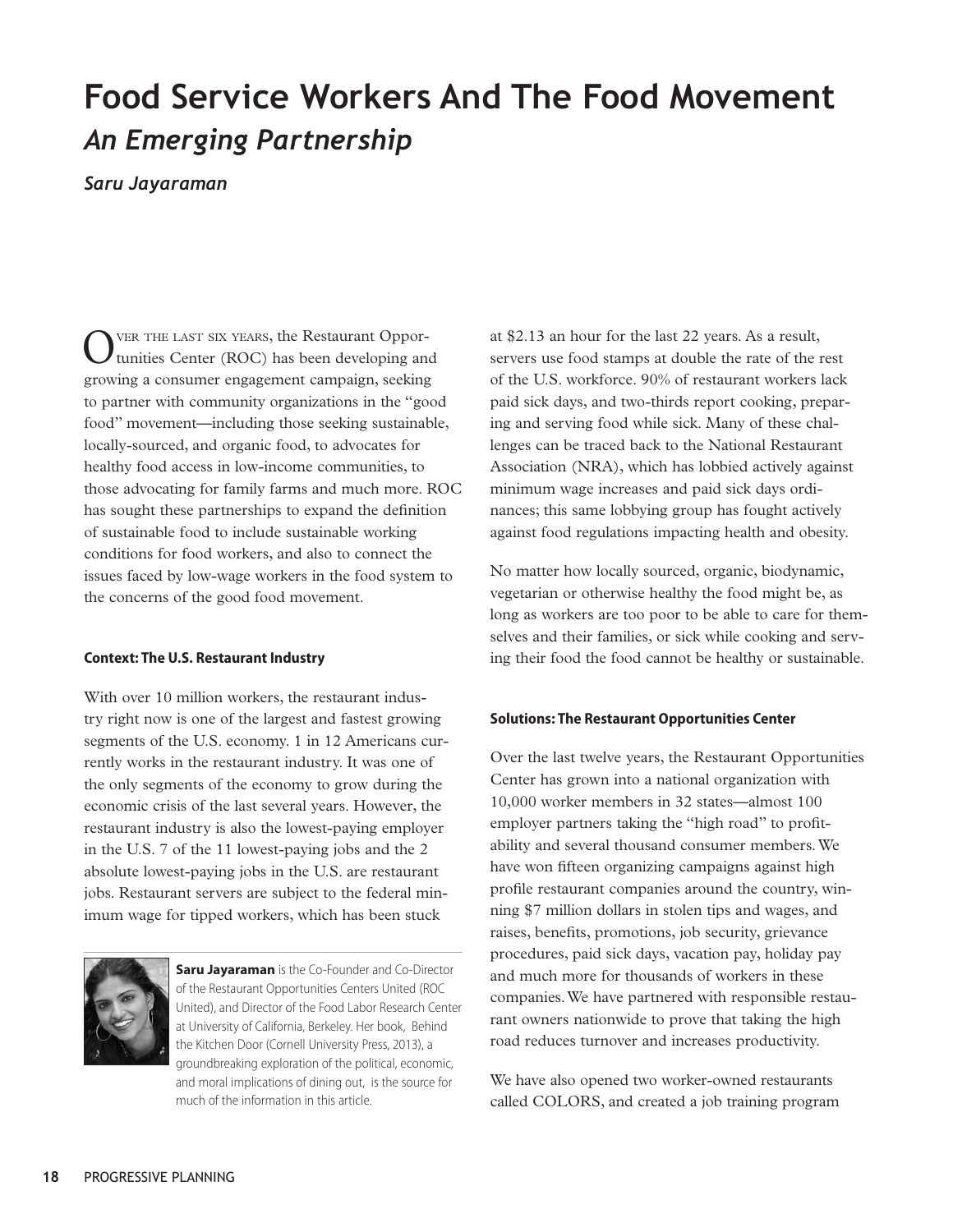that has helped almost 5,000 workers move up the ladder to livable wage jobs in the industry. We have published more than two dozen reports on the industry and we have won some local policy changes. We were a leading member in a coalition to raise the minimum wage for tipped workers in New York State, and we won a tip protection bill in Philadelphia, making it illegal in that city to deduct credit card processing fees from workers' tips.

However, our greatest fight over the last several years has been to raise the minimum wage for tipped workers, stuck at \$2.13 an hour for twenty-two years. When the Fair Minimum Wage Act of 2012 was introduced, it embraced the proposal of ROC and its allies to raise the minimum wage for tipped workers to 70% of the regular minimum wage. We had taken workers to Capitol Hill for our annual day of action on 2/13/2013, to highlight the tipped minimum wage still being stuck at \$2.13, when President Obama mentioned the minimum wage in his State of the Union Address, and— for the first time in several decades—advocated

for raising the tipped minimum wage in the policy brief that came out that day.

To overcome the lobbying power of the NRA and advance the legislation, we would have to build a groundswell of public support. We thought about where we had seen a groundswell of public demand in our industry—and indeed, we had seen one. With the publication of Michael Pollan's book

*Omnivore's Dilemma* and Eric Schlosser's book *Fast Food Nation* and the movie *Food, Inc.*, a whole movement erupted around sustainable food—defined as locally-sourced, organic, biodynamic healthy food. Consumers learned about these things and began to demand sustainable food every time they ate out, resulting in the industry changing menu items to provide as much locally-sourced organic cuisine as they could. Only ten years prior we had heard many in the industry saying they would never be able to afford it.

We began to think not only about how we could replicate the food movement's success, but also how we could partner with this movement and help to expand the definition of sustainable food to include sustainable working conditions for the people within it. We initiated the Food Chain Workers Alliance, a new alliance of worker organizations throughout the food chain seeking to change the definition of sustainable food. We created a National Diners Guide and smartphone app, to give consumers the tools they needed to know how restaurants were faring on issues of wages, benefits and promotions and also to speak up each time they ate out. Mark Bittman, famous food writer for the New York Times, wrote about the Guide in 2012, and as a result 100,000 people visited our website to download it. One New York Times reader wrote us to say, "I'd always thought about the pigs and the cows, but I'd never thought about the people. It seems like you're on the cusp of something really big."

It certainly felt that way, but we had not yet truly reached the masses. To really replicate the success of *Omnivore's Dilemma* and *Fast Food Nation,* we wrote *Behind the Kitchen Door,* and made it a national bestseller. Danny Glover's film company, Louverture Films, worked with us to develop a series of short films based

• "I'd always thought about the pigs and the cows, but I'd never thought about the people."

•

on the workers and employers profiled in the book. Most importantly, the Fair Minimum Wage Act was building momentum. We created a new consumer organization called The Welcome Table, and 100,000 people signed a petition on thewelcometable.net to demand that the minimum wage for tipped and non tipped workers be raised.

## **Building with the Food Movement Locally**

One of the greatest examples of successful collaboration between ROC and the food movement happened in Detroit, where a growing food movement was open to working with ROC Michigan on connecting good food and good labor.

First, a campaign against exploitation and wage theft by ROC Michigan at a local fine dining restaurant company, Andiamo, brought out many allies, including food justice organizations. 1000 people turned out for picket lines at Andiamo, including many local organizations fighting for food security for low-income communities, urban gardens, and more. In the end, ROC Michigan won a tremendous victory against